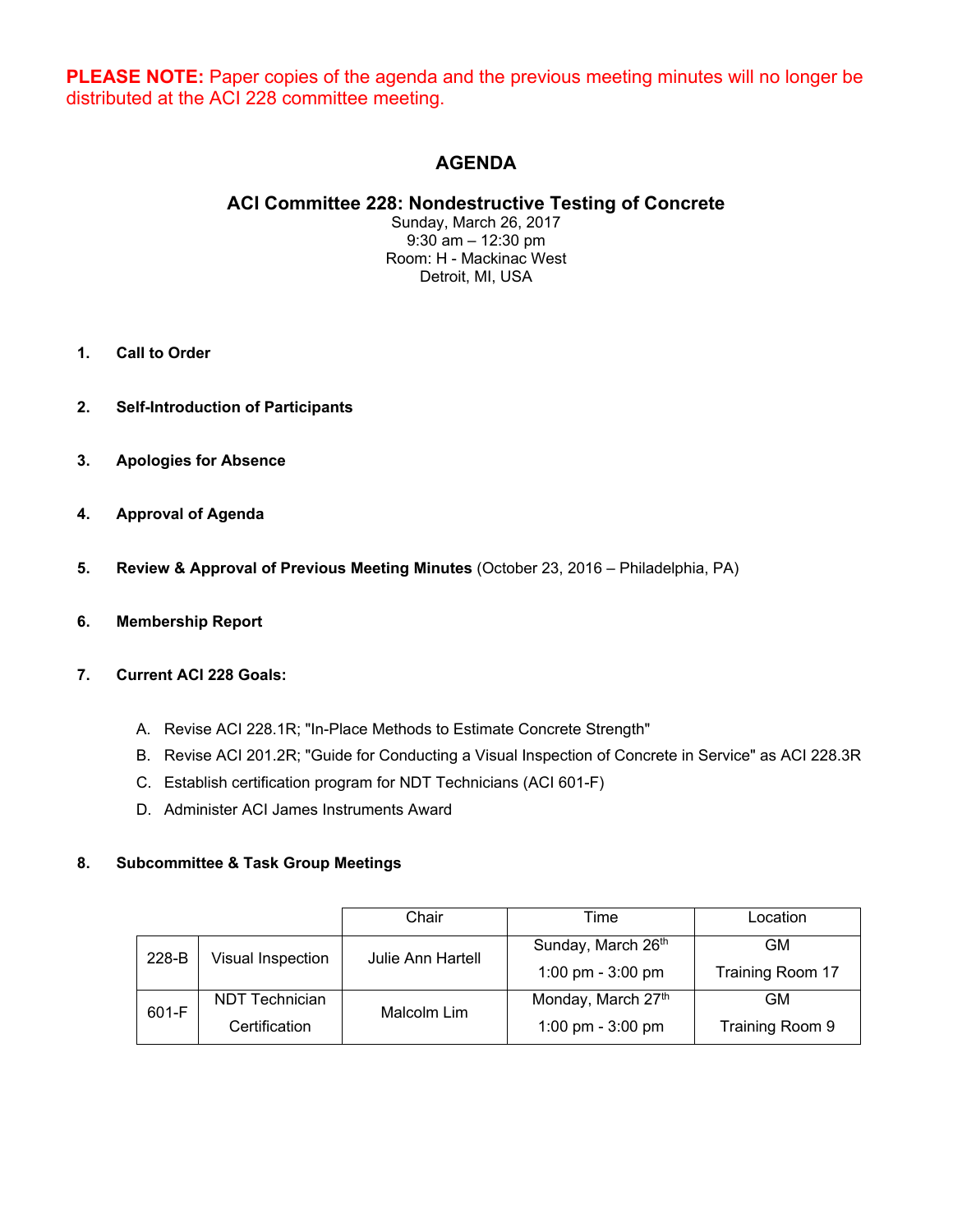## **9. Reports:**

- A. Status of 228.1R document revision (John Popovics)
- B. Status of 228.3R document (Julie Ann Hartell)
- C. ACI 601-F: Certification program for NDT Technicians (Malcolm Lim)
- D. James Instruments Award (Dirk Heidbrink)

#### **10. Liaison Reports:**

| <b>ACI 201</b>      | Durability of Concrete                                           | Andrew Boyd             |
|---------------------|------------------------------------------------------------------|-------------------------|
| <b>ACI 207</b>      | Mass Concrete                                                    | Chris Ferraro           |
| <b>ACI 214</b>      | Evaluation of Results of Tests to Determine the Strength of Conc | Allyn Luke              |
| <b>ACI 222</b>      | Corrosion of Metals in Concrete                                  | Pouria Ghods            |
| <b>ACI 224</b>      | Cracking                                                         | Jacob Bice              |
| <b>ACI 231</b>      | Properties of Concrete at Early Ages                             | Nick Carino             |
| <b>ACI 236</b>      | <b>Material Science of Concrete</b>                              | <b>Muhammed Basheer</b> |
| <b>ACI 301</b>      | <b>Specifications for Concrete</b>                               | Nick Carino             |
| <b>ACI 311</b>      | Inspection of Concrete                                           | <b>Robert Jenkins</b>   |
| <b>ACI 336</b>      | Footings, Mats and Drilled Piers                                 | <b>Bernie Hertlein</b>  |
| <b>ACI 342</b>      | <b>Evaluation of Concrete Bridges and Bridge Elements</b>        | Jacob Bice              |
| <b>ACI 362</b>      | Parking Structures                                               | <b>Boris Dragunsky</b>  |
| <b>ACI 364</b>      | Rehabilitation                                                   | Keith Kesner            |
| <b>ACI 365</b>      | Service Life Prediction                                          | <b>Muhammed Basheer</b> |
| <b>ACI 437</b>      | <b>Strength Evaluation of Existing Concrete Structures</b>       | Keith Kesner            |
| <b>ACI 440</b>      | Fiber-Reinforced Polymer Reinforcement                           | Michael Brown           |
| <b>ACI 444</b>      | Structural Health Monitoring and Instrumentation                 | John Popovics           |
| <b>ACI 543</b>      | <b>Concrete Piles</b>                                            | William Ciggelakis      |
| <b>ACI 546</b>      | Repair of Concrete                                               | Ken Lozen               |
| <b>ACI 562</b>      | Evaluation, Repair, and Rehabilitation of Concrete Buildings     | Keith Kesner            |
| <b>ACI E706</b>     | <b>Concrete Repair Education</b>                                 | Ken Lozen               |
| <b>ICRI 150</b>     | ICRI Notes on ACI 562 Code Requirements                          | Liyang Jiang            |
| <b>ICRI 210</b>     | Evaluation                                                       | Ken Lozen               |
| <b>TRB AFF40(1)</b> | Nondestructive Evaluation of Structures                          | Larry Olson             |
| <b>RILEM ISC</b>    | Nondestructive In Situ Strength Assessment of Concrete           | Thomas Schumacher       |
| <b>RILEM OSM</b>    | On-Site Measurement of Conc and Masonry by Visualized NDT        | John Popovics           |
| <b>ASCE</b>         | Document on structural assessment?                               | Malcolm Lim             |

#### **11. ACI Sessions:**

- A. Spring 2017 Detroit "Beyond Chain Dragging Nondestructive Evaluation of Bridge and Parking Decks and NDE Data Fusion" /w 342 (Larry Olson)
- B. Proposals for New Sessions:

(Spring 2018 Salt Lake City, Fall 2018 Las Vegas, Spring 2019 Quebec City, Fall 2019 Cincinnati, OH)